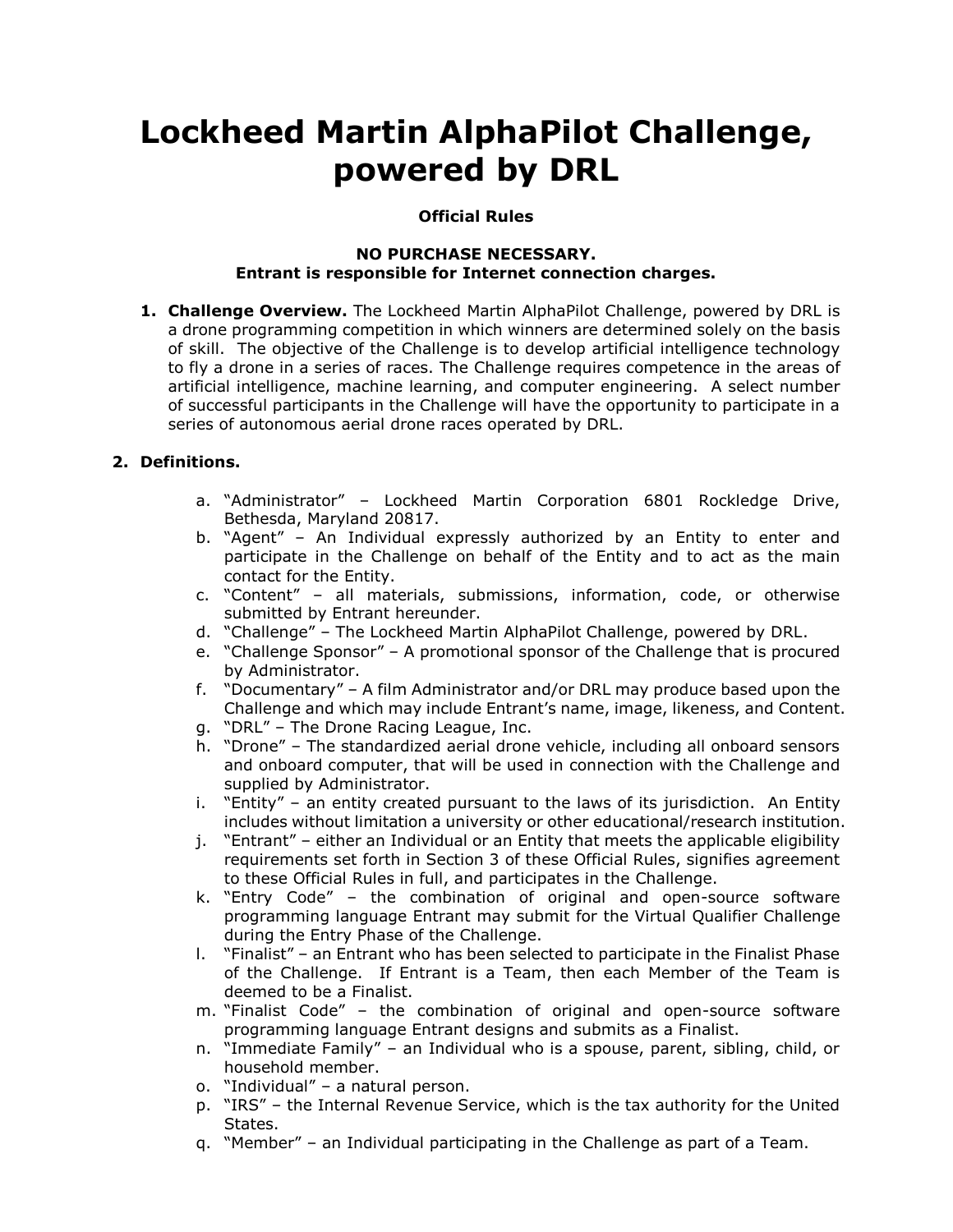- r. "Mentor" A person assigned by Administrator who will provide guidance and coaching in specific areas, including Finalist Code design and technology implementation for Finalists.
- s. "Profile Information" the information, including personal information, required under Subsection 5(a) and/or 5(b). This information may be used to identify an Individual.
- t. "Race" An autonomous aerial drone race operated by DRL in connection with the Challenge.
- u. "Released Parties" judges, participating vendors of the Administrator, DRL, and their respective subsidiaries, affiliates, suppliers, distributors, advertising/promotion agencies, and prize suppliers, and each of their respective parent companies and each such company's officers, directors, employees and agents.
- v. "Team" a group of Individuals, including a Team Leader, who participate together in the Challenge.
- w. "Team Leader" the Individual who provides the Profile Information of Members of the Team and acts as the contact and representative for the Team. A Team Leader may be an Agent.

## **3. Eligibility.**

- a. The Challenge is open to Individuals who meet all of the following requirements:
	- i. Individuals who are the age of majority in their country or residence or at least 18 years of age, whichever is older as of the start of the Challenge. Individuals can enter on behalf of Entities.
	- ii. Exclusions Due to heightened U.S. and other country export control regulatory compliance risks or other restrictions, the following are **not** eligible: (i) individual citizens of the following countries: *Afghanistan, Belarus, Burma, Central African Republic, China (People's Republic), Cuba, Cyprus, Democratic Republic of the Congo, Eritrea, Haiti, Hong Kong, Iran, Iraq, Kenya, Kyrgyzstan, Lebanon, Libya, North Korea, Russia, Somalia, South Sudan, Sudan, Syria, Taiwan, Ukraine, Venezuela*, *Yemen,* and *Zimbabwe* or temporary or permanent residents of any country in which the Challenge participation is prohibited by law or would impose undue hardship on either the individual and/or the Administrator based on applicable national or multinational jurisdiction export control restrictions; (ii) an Individual employed by a government or private entity, which may be subject to applicable U.S., Germany, the United Kingdom, Japan, the European Union, or the United Nations export control sanctions; and (iii) employees, contractors, directors and officers of the Challenge Administrator, Challenge Sponsors, or any of their subsidiaries, affiliates and agents, as well as the Immediate Family of each such employee.
	- iii. Restrictions Entities must NOT (i) have any legal jurisdiction incorporation or business registration presence in Cuba, Iran, Syria, North Korea, or Sudan; (ii) be subject to applicable U.S., Germany, the United Kingdom, Japan, the European Union, or the United Nations export control-sanctions; or (iii) be a parent or subsidiary of the Challenge Administrator or Sponsors.
	- iv. Employer/Entity Permission/Acknowledgement Individuals hereby represent and warrant that his/her participation in the Challenge will not violate any third-party rights or obligations, including without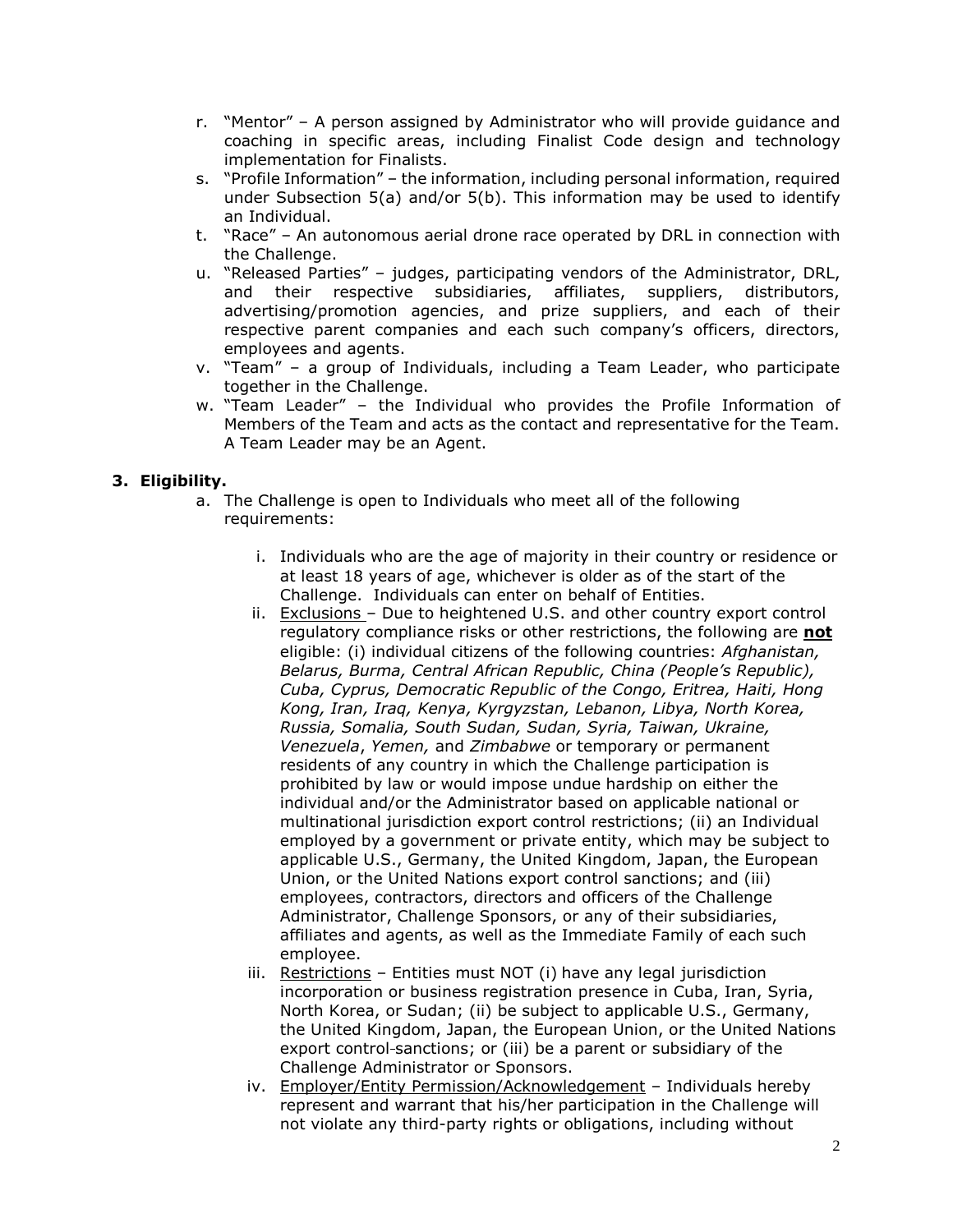limitation policies or procedures of an employer or Entity or contractual obligations to or restrictions of an employer or Entity. To the extent an Individual's participation is within the scope of his or her employment as an employee, contractor, or agent, or the purview as a student, member, representative or otherwise of an Entity, the Individual must have notified his or her employer or the Entity, as applicable, at the time of entry in the Challenge, including without limitation the potential receipt of a prize. For the avoidance of doubt, Individuals who are students, instructors, or professors at a university, or otherwise employed by, participating on behalf of, or are sponsored in this Challenge by a university or an Entity must meet the requirements of this subsection. Administrator reserves the right to request documented confirmation of any such approval or acknowledgment from Entrant's employer or any Entity, as applicable. Administrator may disqualify any Entrant that fails to provide such documentation immediately upon Administrator's request thereof in Administrator's sole and absolute discretion.

- v. Visa Each Team Leader must possess a valid passport to travel to the United States and Australia with a visa valid for travel to and remain in the United States and Australia during the Finalist phase of the Challenge (if applicable).
- vi. English Individuals must fluently speak, read, write, and understand English. All discussions with Mentors and judges will be conducted in English.
- b. Void where prohibited.

## **4. General Conditions of Participation.**

- a. Entrant agrees that Administrator's decisions as to the determination of winners are final and binding.
- b. Administrator seeks no promises or favoritism for itself or any of its related companies or affiliates in exchange for the opportunity to participate in the Challenge. By entering the Challenge, Entrant represents, warrants, and agrees that (i) Entrant's participation in the Challenge – including acceptance of any prize – will not violate any law, regulation, policy or rule in Entrant's country, state, province, or local municipal location; and (ii) any potential prize is not in exchange for an agreement to influence a recent, pending or anticipated act or decision that may result in Administrator obtaining or retaining business or a business advantage.
- c. To the extent permitted under applicable law, Entrant agrees that Administrator may cancel, suspend and/or modify the Challenge, or any part of it, if any fraud, technical failures, human error or any other factor impairs the integrity or proper functioning of the Challenge.
- d. Entrant agrees that Administrator may disqualify any Entrant it finds to be tampering with the operation of the Challenge or to be acting in violation of the Official Rules or in an unsportsmanlike or disruptive manner. Any attempt by any Entrant to deliberately undermine the legitimate operation of the Challenge may be a violation of the law, and Administrator reserves all rights to seek damages and other remedies (including attorneys' fees) from any such Entrant to the fullest extent permitted by law.
- e. Administrator is not responsible for incorrect or inaccurate entry information or Content submitted by Entrant whether caused by Internet users or by any of the equipment or programming associated with or utilized in the Challenge or by any technical or human error which may occur in the administration of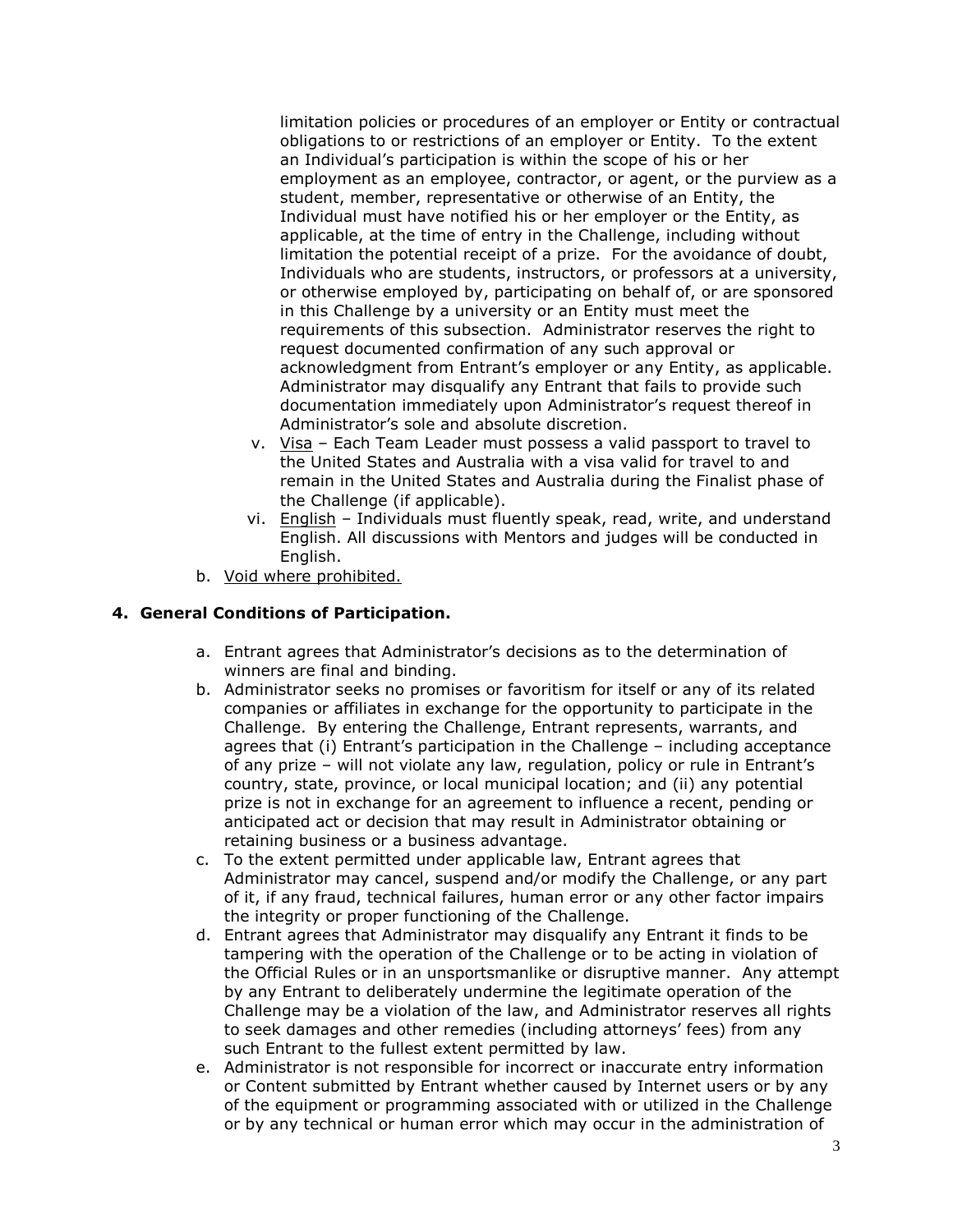the Challenge.

#### **5. How to Register**

- a. Express consent Each Entrant must expressly agree to
	- i. The Official Rules; and
	- ii. A privacy disclosure with reference to the applicable privacy policy for the Challenge.
- b. Registration of a Team Everyone interested in participating in the Challenge as a contestant must create an individual profile. To form a team, the designated Team Leader must create a team profile and invite other entrants to join. The Team Leader is the contact and representative for the Team. Teams may have up to 10 Members. All Members must:
	- i. Meet the eligibility requirements set forth in Section 3; and
	- ii. Express consent pursuant to Subsection 6(c) to confirm Member status**.**

A Team may substitute one or more of its Members, including the Team Leader until conclusion of the Virtual Qualifier Challenge. Substituted Members must meet all eligibility criteria and must complete the Challenge registration process and certification requirements, if applicable.

An Team's failure to provide Profile Information for all its Members or failure to disclose an agreement with a Sponsor is grounds for disqualification from the Challenge.

The Profile Information must conform to the guidelines and content restrictions set forth below in Section 9. Failure to conform constitutes grounds for disqualification. Administrator reserves the right to require a Team to modify its name as needed to conform to Administrator's guidelines and content restrictions, or to otherwise avoid confusion.

## **6. Challenge Structure/Phases**

- a. Registration
	- i. **LIMIT:** Entrant may only be a member of one (1) Team. A Team may only submit one (1) Entry Code at a time.
- b. Virtual Qualifier Challenge
	- i. Once registered, Teams will submit to a Virtual Qualifier Challenge. The rules, regulations, and method for the challenge will be solely at Administrator's discretion and will determine selection of final Teams for Challenge participation.
- c. Finalist Selection
	- i. During the Finalist Selection Phase, Administrator will select Teams based on the results of the Virtual Qualifier Challenge. Selection will be performed at Administrator's discretion.
	- ii. In the event of a tie, Administrator will issue a tie-breaking challenge to determine a winner. The format of the challenge will be determined by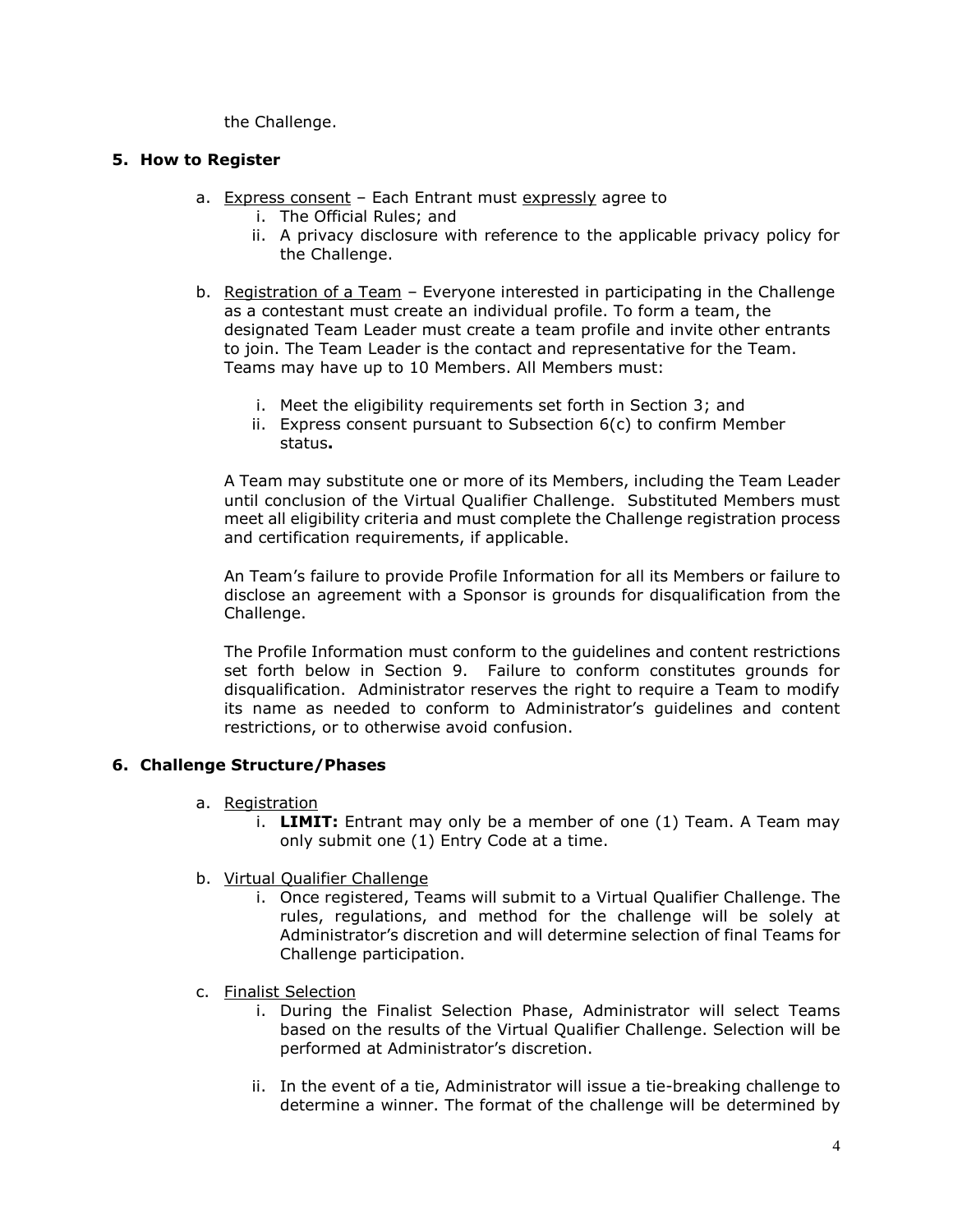Administrator in its sole discretion, and the Team(s) with the highest score(s) will be deemed the potential Finalist(s).

- iii. Administrator reserves the right to select any quantity of Teams to participate in the Challenge at its discretion.
- iv. Administrator will notify the potential Finalists following completion of the Virtual Qualifier Challenge by email or direct messaging through the AlphaPilot website.
- v. Potential Finalists will also be subject to a certification process whereby Teams and their Members will be required to complete a questionnaire and provide certain information to Administrator within a designated period of time. Based on the information provided by potential Finalists, Administrator will determine, in its sole and absolute discretion, whether potential Finalists will advance to the Finalist Phase. Administrator may require potential Finalists to:
	- a) Submit a copy of an official government-issued identification for proof of identity, residency, and age;
	- b) Agree, sign, and submit documents confirming
		- a. Eligibility;
		- b. Ownership of the rights to the technology and business ideas contained in the Entry Code;
		- c. Acceptance of the prize;
		- d. Agree to keep status as a Finalist confidential until Administrator makes a public announcement; and
		- e. Release of the Administrator and the Released Parties;
	- c) Agree, sign, and submit a publicity release, to the extent permitted in the Entrant's jurisdiction of residence;
	- d) Complete and submit to Administrator an IRS form W-9 (applicable to US residents) or an IRS form W8-BEN (applicable to non-US residents);
	- e) Agree to provide Administrator with the source file of the Entry Code and/or Finalist Code;
	- f) Agree to participate actively and in good faith in the Finalist Phase;
	- g) Agree to be available to meet with Administrator for interviews during the Finalist Phase, regarding personal stories, the Entrant's Entry Code and/or Finalist Code and other topics related to the Challenge;
		- a. Administrator or its designees will create the Documentary, which is the sole property of Administrator or its designee;
		- b. Administrator or its designee owns all right, title and interest in and to the Documentary;
		- c. Finalists will not be required to disclose any proprietary intellectual property material in the Documentary;
	- h) Certify that acceptance of any prize awarded in the Challenge or any Races:
		- a. Will not violate any third-party rights or obligations, including without limitation an employer's policies or procedures; and
		- b. Is not in exchange for an agreement to influence a recent, pending or anticipated act or decision that may result in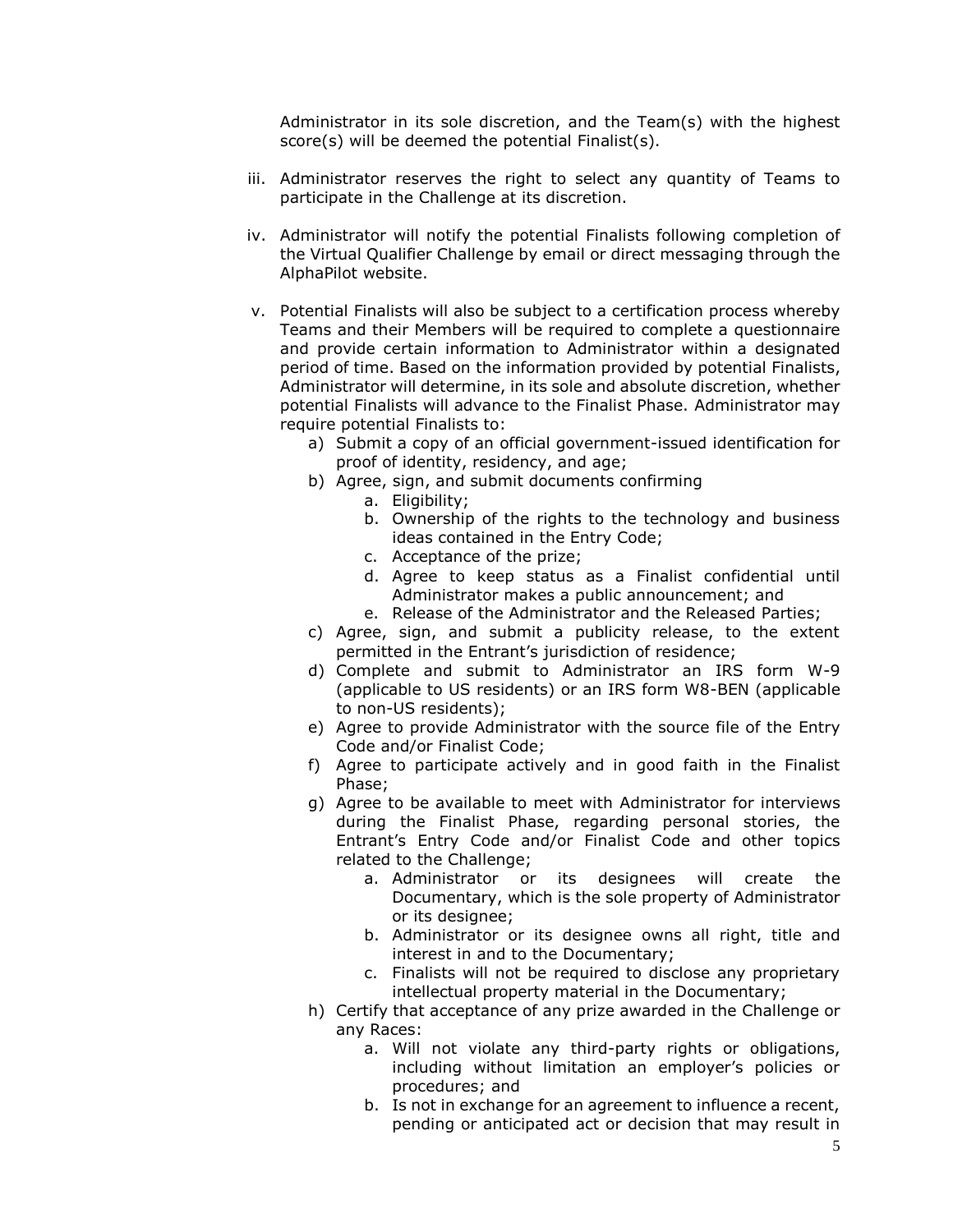Administrator obtaining or retaining business or a business advantage;

- i) Grant to Administrator, to the extent permitted under applicable law, a non-exclusive, worldwide license to use, reproduce, modify, adapt, publish, publicly perform, transmit via the internet, and publicly display Entrant's Entry Code and/or Finalist Code and Profile Information, in whole or in part, solely for the purpose of administering this Challenge and in post-Challenge marketing throughout the world and in perpetuity;
- j) Represent and warrant that Entrant and each Member of Entrant's Team, if applicable, shall not take any action or make any statement to disparage or adversely affect the name, reputation or goodwill of the Administrator or any of the Released Parties; and
- k) Acknowledge that Administrator will not be paying for or in any way sponsoring any Individual's travel associated with this Challenge.
- d. 2019 Races
	- i. Finalists will be eligible to participate in a series of Races. The terms and conditions applicable to participation in the Races shall be set forth in an agreement to be entered into between each Finalist and DRL. Details regarding Race dates and locations will be announced at a later time.
	- ii. Finalists will be issued a development kit containing a simulation environment, sample code, documentation, and historical drone telemetry to help develop and train their Finalist Code.
	- iii. Administrator will assign a Mentor to each Finalist to help develop their Finalist Code.
	- iv. Finalists may modify their Finalist Code before and after Race events
	- v. Finalists should not assume any right of confidentiality in any data or information divulged related to his, her, or its Finalist Code.
	- vi. At the end of the series of Races, a winning Team will be declared.
	- vii. The winning Team will be provided an opportunity to race against a drone piloted by a professional human, using an identical racing course. If the winning Team can complete the course faster than the human pilot, the Team will win the "First to Beat a Human" prize as set forth below.
- e. 2020 AlphaPilot
	- i. AlphaPilot will continue into 2020. Details on the timeline, race locations, awards and application process will be announced at a later time.
- **7. Intellectual Property Retained by Entrant:** Administrator does not claim ownership of any Entry Code. At all times during and after the Contest, Entrants retain any intellectual property rights they may have that are contained in and to their Entry Code. The protection of such intellectual property is the sole responsibility of the Entrant. Entrants should ensure that third parties do not have rights or claims on information or software programming language included in Entrant's Entry Code. Entrants agree to inform Administrator of the status of any open-source or other third-party code, intellectual property filings, or searches related to their Entry Code and Finalist Code. Entrants agree to cooperate and assist Administrator if Administrator is interested in obtaining a right of first refusal to negotiate a license for Entry Code and/or Finalist Code.
	- **8. Entrant's Personal Information:** Except as set forth herein, all information submitted by Entrant in the Challenge will be treated according to the HeroX Privacy Policy, available at [https://www.herox.com/privacy-policy.](https://www.herox.com/privacy-policy)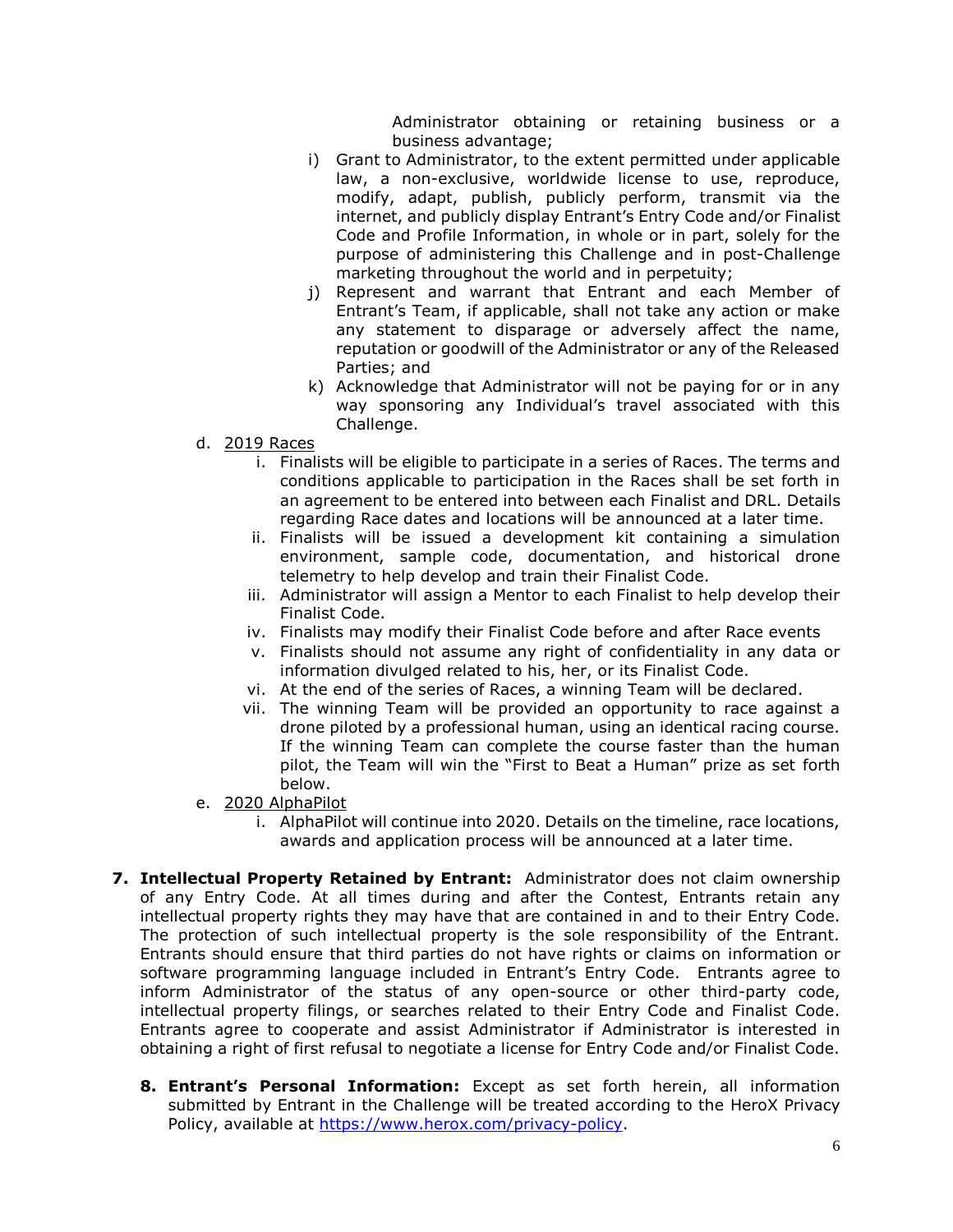- **9. Content Guidelines & Restrictions**: All Content must comply with the guidelines and restrictions stated below.
	- a. Technical Guidelines and Restrictions:
		- i. All Content must be in English;
	- b. Content Restrictions:
		- i. Entrant owns or otherwise has all rights in the Profile Information and Finalist Code necessary to participate in this Challenge and to grant the rights to Administrator required herein;
		- ii. All Content must not contain material that violates or infringes another's rights, including without limitation, intellectual property rights infringement, privacy, or publicity;
		- iii. All Content must not disparage or adversely affect the name, brand image, reputation or goodwill of Administrator or any other person or party affiliated with the Challenge;
		- iv. Entrant must have permission from all Individuals that appear in any Content (if any) to use their name and likeness and to grant the rights set forth herein;
		- v. All Content submitted must not contain any viruses, worms, spy ware, or other components or instructions that are malicious, deceptive, or designed to limit or harm the functionality of a computer;
		- vi. All Content must not contain material that is inappropriate, indecent, obscene hateful, tortious, defamatory, slanderous or libelous;
		- vii. All Content must not contain material that promotes bigotry, racism, hatred or harm against any group or individual or promotes discrimination based on race, gender, religion, nationality, disability, sexual orientation or age; and
		- viii. All Content must not contain material that is unlawful, in violation of or contrary to the laws or regulations in any country where Content is created or that violates the terms and conditions of any third-party video platform to which content has been uploaded.

## **10. Prizes (values stated before taxes, if applicable):**

- a. A grand total of \$2,000,000.00 shall be awarded in prizes in connection with the Challenge and/or the Races.
- b. In addition, a "First to Beat a Human" prize of \$250,000.00 may be awarded.
- c. Terms and conditions of receiving the prizes shall be described in an agreement to be executed between Administrator and the Finalist or DRL and the Finalist.
- d. Taxes and Other Restrictions and Limitations:
	- i. Prize values do not include taxes or other fees that may be due on Finalist's receipt of a prize.
	- ii. All prizes, including cash or cash equivalent, will be provided to the Team Leader. Each Finalist Team Leader may be required to set up a PayPal account, as directed by Administrator, in order to receive the cash component of the prize.
	- iii. The prizes are non-transferable and no substitution is permitted, except with the express permission of Administrator.
	- iv. Without limiting any of the prize exclusions set forth in this Section, winners are responsible for all tax reporting and payments that may be required under the laws of their respective jurisdictions.
	- v. Administrator will withhold and remit to the IRS 30% of the actual prize value accepted by non-U.S. winners in compliance with U.S. tax laws.
- e. By receipt of any prize, to the extent permitted by applicable law, winners release and hold harmless Administrator and Released Parties from and against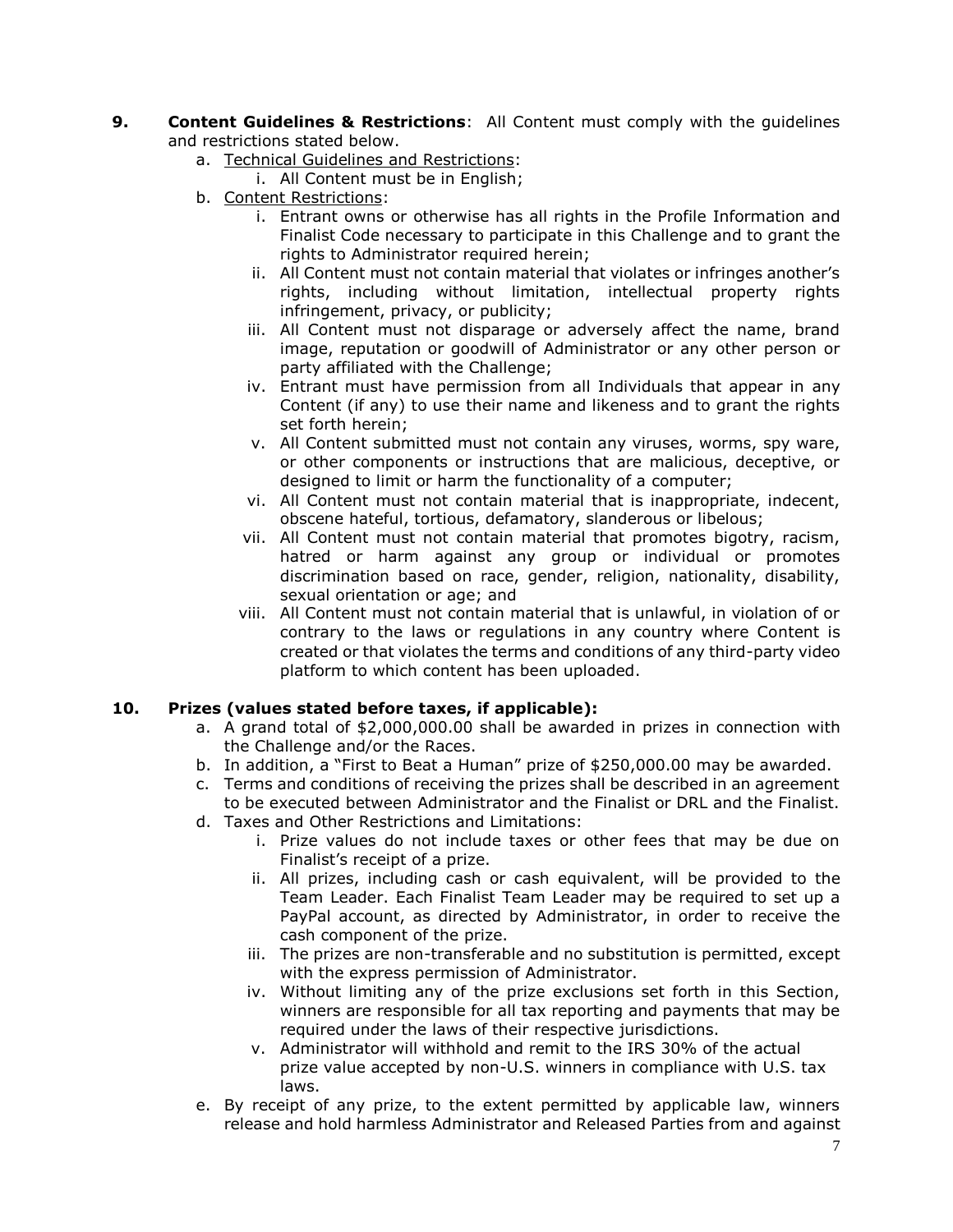any claim or cause of action, including, but not limited to, damage to or loss of property, arising out of participation in the Contest or receipt or use or misuse of any prize. This release does not apply to claims against Administrator or the Released Parties for damages because of personal injury or death, and to claims for damages in case of intent or gross negligence by Administrator or the Released Parties.

- f. If a prize, or any portion thereof, cannot be awarded for any reason, Administrator reserves the right to substitute prize with another prize of equal or greater value.
- g. Nothing in these Official Rules is intended to exclude, restrict, or modify an Entrant's rights under applicable consumer laws.
- **11. Not an Offer of Employment**: Nothing in these Official Rules is an offer or contract of employment of any kind with any Individual or Entity. Entrant acknowledges that Entrant's Profile Information, Entry Code, and Finalist Code have been submitted voluntarily and not in confidence or in trust. Entrant acknowledges that no confidential, fiduciary, agency or other relationship or implied-in-fact contract now exists between Entrant and Administrator or any of the Released Parties and that no such relationship is established by submission of any Content pursuant to these Official Rules.
- **12. Entrant Behavior**: During the Challenge, Finalists are subject to background checks. If Finalists are sponsored by any third parties, including any brands or Entities, such sponsor arrangements may be reviewed by Administrator. Entrants shall not use, or permit others (including their sponsors) to use Administrator's trademarks, logos or other intellectual property without the advance written consent of Administrator.
- **13. Limitations of Liability:** To the extent permitted under applicable law, Administrator and Released Parties are not liable for: (1) any incorrect or inaccurate information, whether caused by Entrant, printing, typographical or other errors, or by any of the equipment or programming associated with or utilized in the Challenge; (2) technical failures of any kind, including without limitation, malfunctions, interruptions, or disconnections in phone lines or network hardware or software; (3) unauthorized human intervention in any aspect of the Challenge; (4) late, lost, undeliverable, damaged or stolen mail or other communications; (5) any other claims of damages arising from participation in this promotion or acceptance or use of prizes; and (6) any claims by an Entrant that his or her or its Profile Information, Entry Code, Finalist Code, or any Content is similar to or competitive with technologies or products independently developed by Administrator or received by Administrator from third parties, including from other Entrants.

#### **14. Disputes:**

- a. Except where prohibited, Entrant agrees that: (1) any and all disputes, claims and causes of action arising out of or connected with this Challenge or any prize awarded shall be resolved individually and without resort to any form of class action, (2) any and all claims, judgments and awards shall be limited to actual out-of-pocket costs incurred, including costs associated with entering this Challenge, but in no event attorneys' fees; and (3) under no circumstances will Entrant be permitted to obtain awards for, and Entrant hereby waives all rights to claim, indirect, punitive, incidental and consequential damages and any other damages, other than for actual out-of-pocket expenses. Entrant also hereby waives any and all rights to have damages multiplied or otherwise increased.
- b. For Residents of the United States only: Any claim shall be resolved exclusively by the United States District Court for the District of Maryland or the appropriate Maryland State Court;